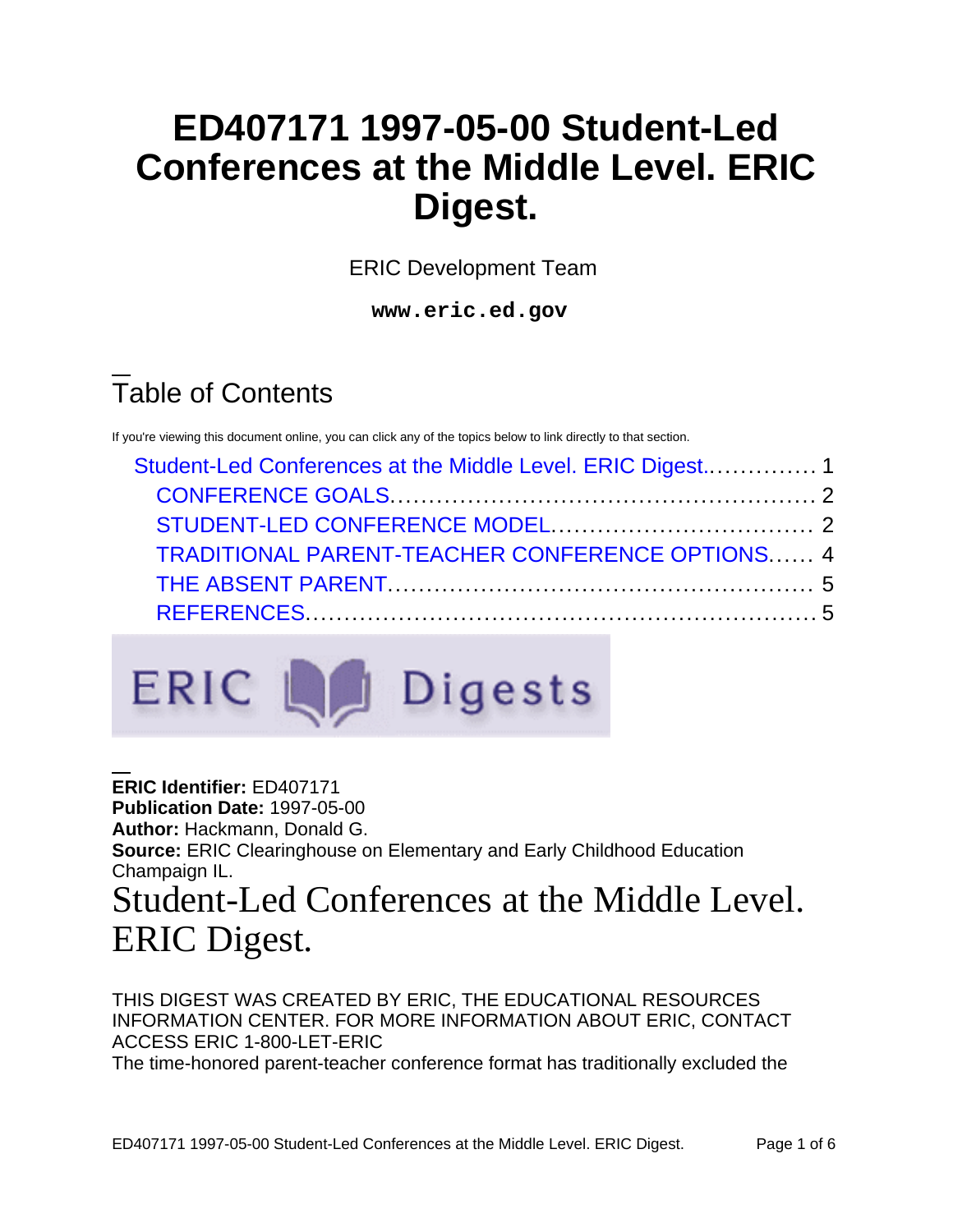student from the process. This model does little to facilitate dialogue between parent and child or to recognize the need for students to assume greater control of their academic progress. Fortunately, student-led conferences are emerging as a positive alternative to the traditional middle level parent-teacher conference.

### <span id="page-1-0"></span>CONFERENCE GOALS

Middle level faculties have developed student-led conferences to achieve one or more of the following goals:

\* to encourage students to accept personal responsibility for their academic performance;

\* to teach students the process of self-evaluation;

\* to facilitate the development of students' organizational and oral communication skills and to increase their self-confidence;

\* to encourage students, parents, and teachers to engage in open and honest dialogue; and

\* to increase parent attendance at conferences (Guyton & Fielstein, 1989; Hackmann, 1996; Hackmann, Kenworthy, & Nibbelink, 1995; Little & Allan, 1989).

Faculties using this model frequently report that, as a result of involvement in student-led conferences, parent and teacher bonds are strengthened. Both teacher and parent are more likely to initiate subsequent contacts throughout the remainder of the school year (Hackmann, 1996).

### <span id="page-1-1"></span>STUDENT-LED CONFERENCE MODEL

Although the format and content of student-led conferences may vary from school to school, the concept remains the same: the student is in charge of the academic conference with the parents. The teacher simply serves as a discussion facilitator when needed. This increased accountability moves the student from passive--and frequently second-hand--recipient of information shared between teacher and parent, to active participant in a three-way interaction among parent, teacher, and student. Students assume "equal partner" status in discussions concerning their academic progress. The student-led process typically is conceptualized as three distinct phases: preparation, the actual conference, and an evaluation component (Countryman & Schroeder, 1996; Little & Allan, 1989).

PREPARATION. Since the student-led model differs dramatically from the traditional parent-teacher conference, it cannot be assumed that middle level students will possess the self-confidence, organizational skills, and communication skills necessary to lead a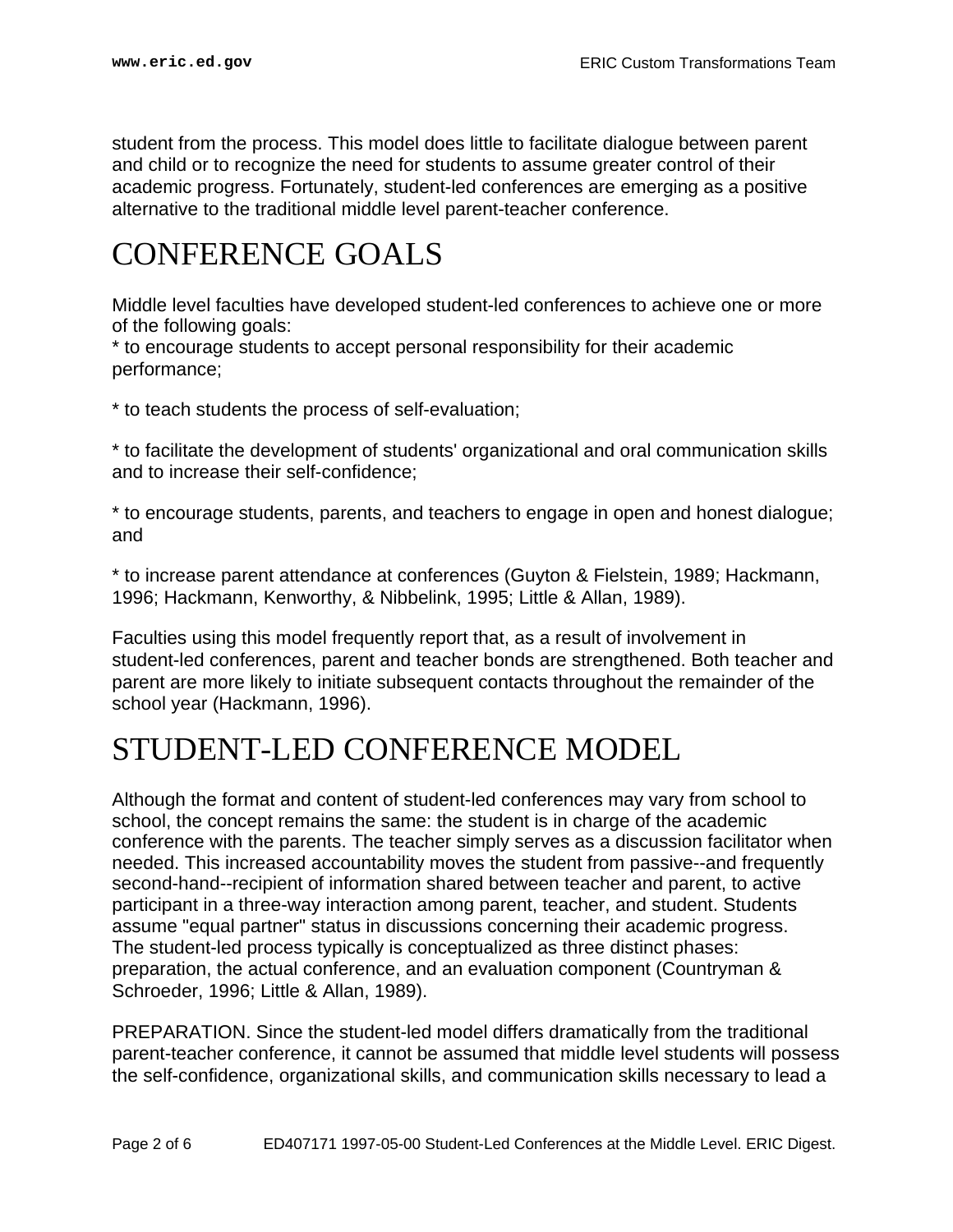successful conference. Therefore, teachers must adequately prepare students and provide them with an appropriate conference structure. In the weeks prior to the conference, teachers instruct students on how to lead the conference, assist them with collecting and preparing information to be shared with parents, and describe how to explain and interpret any information to be shared. Students learn that excuses are not acceptable and understand that they must be able to present artifacts to their parents that depict their progress. Students who become actively involved may be motivated to improve their academic performance.

The student-led conference is designed to be a positive experience for the student. Therefore, students must be allowed sufficient time to prepare their conference folders and scripts. Practice is also important. Teachers should permit students to role-play various conference scenarios with student partners (Guyton & Fielstein, 1989) and should provide feedback to assist students in improving their presentations. Students gain confidence as they practice, and they also learn to anticipate questions that may be asked by their parents.

Prior to conference day, parents should be notified of the new conferencing format, and it should be clearly explained that the student will be in charge and the teacher will serve as a facilitator. Parents should be encouraged to support their child and could also be provided with a list of sample questions they may wish to ask their child during the conference (Hackmann, 1996).

THE CONFERENCE. Since the student is in charge of the conference and is now adequately prepared to assume this responsibility, some school faculties question whether the teacher should be physically present at the actual conference or simply be available if needed. Schools have taken different approaches to this question. Some decide the teacher will indeed be present for the entire conference but will intervene only when necessary (Countryman & Schroeder, 1996; Hackmann et al., 1995). Other schools schedule three to four conferences in the teacher's room simultaneously, with the teacher moving freely from family to family and spending only a few minutes with each group (Guyton & Fielstein, 1989; Little & Allan, 1989).

Discussion of academic grades is typically the primary focus of the student-led conference, but grades should not be the only focus. With increased numbers of schools now using student portfolios, the student-led format also provides an excellent opportunity for students to share the contents of their portfolios and to explain why each artifact was selected for inclusion. Additionally, the conference agenda may include discussion of artifacts that help explain grades (such as test and homework scores, homework assignments and student projects, and records of class attendance, class participation, and the number and types of missing assignments) and discussion of self-selected academic and social goals for the upcoming term. It is important to include both cognitive and affective components in the discussion, but the affective elements should not overshadow the focus on the child's academic progress.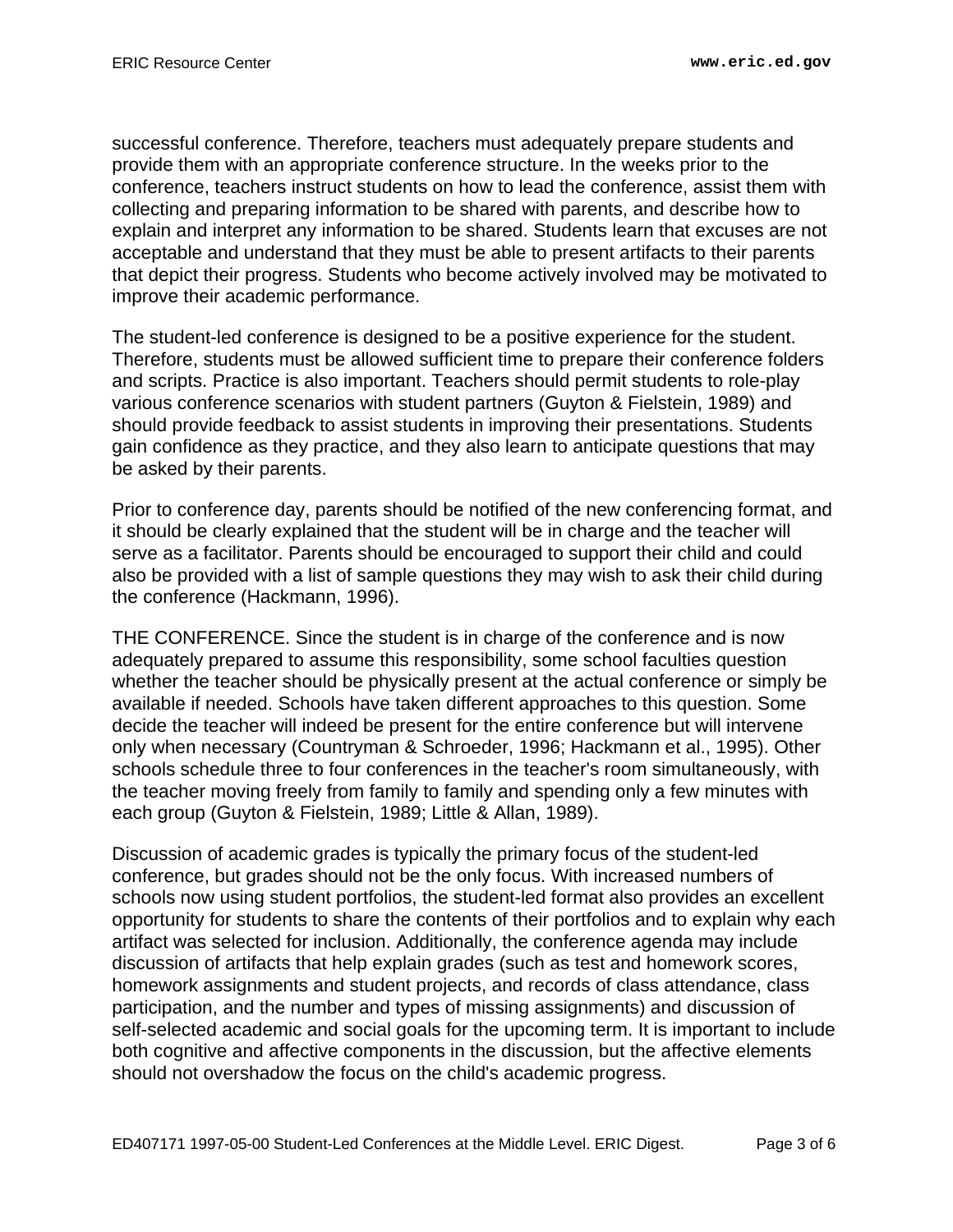The conferencing format should be envisioned as a process, rather than as an event. Parents and students should be discouraged from becoming fixated on past unsatisfactory performance and should be prompted to engage in mutual problem-solving. The teacher can assist families with the development of a plan of action that recognizes the student's accountability for academic progress while permitting parents to support the child in appropriate ways (Hackmann, Kenworthy, & Nibbelink, in press).

Since student-led conferences will in all likelihood include more content than a traditional parent-teacher conference, teachers find that conferences require more time. For example, Countryman and Schroeder's (1996) initial experience with student-led conferencing quickly led to the conclusion that their usual 15-minute timeframe was insufficient. Many schools recommend 20 or 30 minutes to allow for more substantive discussions (Guyton & Fielstein, 1989; Hackmann, 1996).

EVALUATION. Either immediately following the conferences or shortly thereafter, students, parents, and teachers should be given an opportunity to provide their feedback concerning the effectiveness of the student-led format. This feedback is essential so that teachers can continue to fine-tune the conference model and can be responsive to the expressed needs of students and parents.

Schools employing this model note that parent attendance at conferences has increased (Hackmann, 1996) and assert that over 90% of parents and students prefer the student-led conference (Hackmann et al., in press). Students report increased self-confidence and personal satisfaction with being directly involved in the conferences. Parents begin to recognize their children's ability to assume increasing levels of responsibility and appreciate the opportunity to strengthen the lines of communication with their children. Citing a more positive and relaxed conferencing atmosphere, teachers report a reduced conference preparation workload and diminished levels of teacher stress during conferences (Hackmann et al., in press).

#### <span id="page-3-0"></span>TRADITIONAL PARENT-TEACHER CONFERENCE OPTIONS

Although the majority of parents and students may recognize the benefits of student-led conferences, some parents may prefer a traditional parent-teacher conference, and others may simply desire a few minutes with the teacher to address some unresolved questions. Middle school faculties can address these parental concerns in the following ways:

\* Allow parents the option of selecting either a student-led conference or a traditional parent-teacher conference;

\* Reserve five minutes at the end of the student-led conference for a private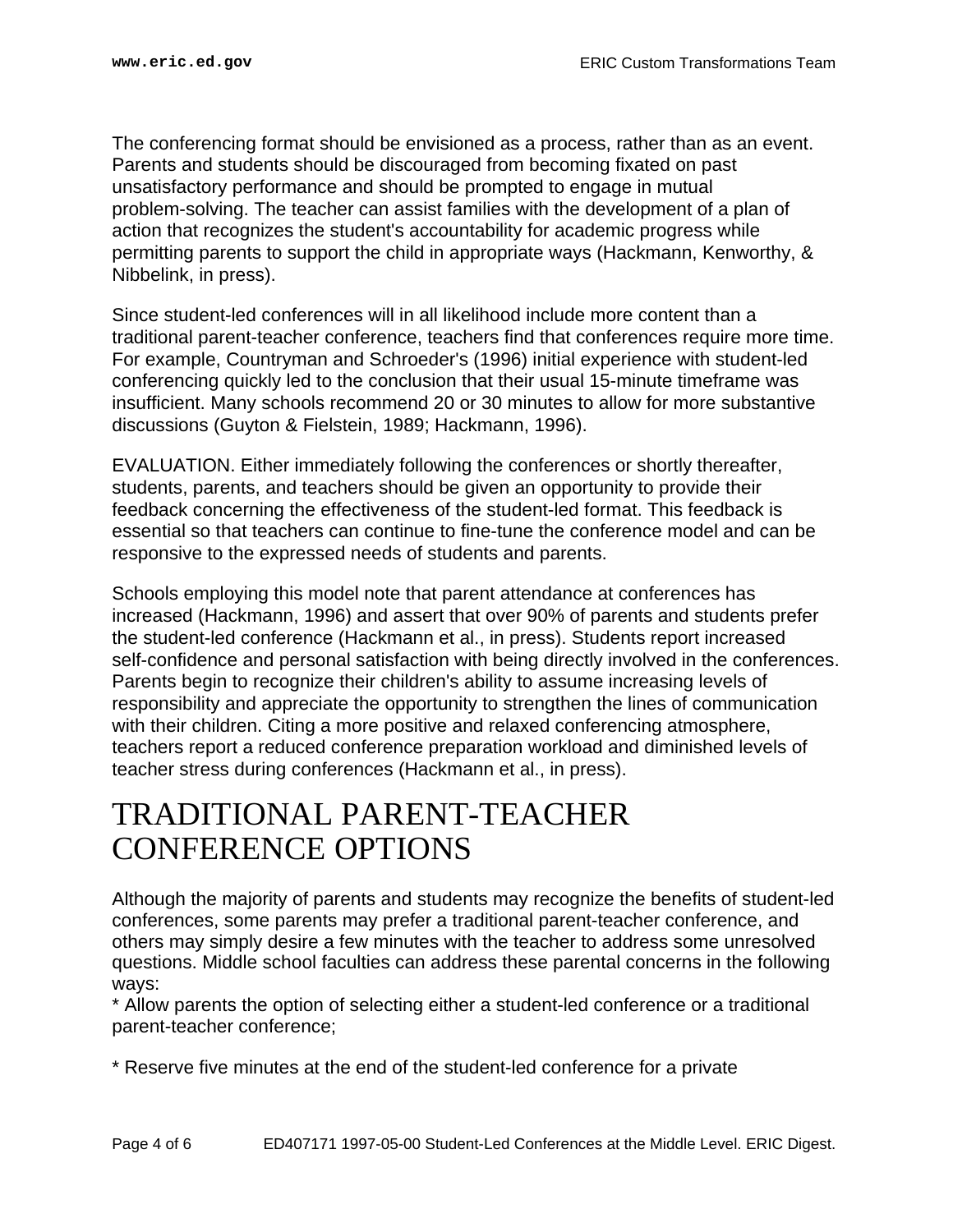conversation between parent and teacher; or

\* Permit the parent to schedule a follow-up conference with the teacher, either during scheduled conference times or at a later date.

## <span id="page-4-0"></span>THE ABSENT PARENT

Occasionally, in spite of the best efforts of both student and teacher, a parent is unable to attend the scheduled conference. With the traditional parent-teacher conference, the teacher may never have an opportunity to meet with the parent. However, the student-led conferencing model does not require that the meeting between student and parent occur only at school. The student whose parent cannot attend or chooses not to attend the scheduled conference can still successfully conduct the conference at home. REFERENCES

<span id="page-4-1"></span>Bernick, R., Rutherford, B., & Elliott, J. (1991). SCHOOL AND FAMILY CONFERENCES IN THE MIDDLE GRADES. School and family partnership series. Hampton, NH: RMC Research Corporation. ED 364 352. Countryman, L. L., & Schroeder, M. (1996). When students lead parent-teacher conferences. EDUCATIONAL LEADERSHIP, 53(7), 64-68. EJ 522 790.

Fogarty, R. (Ed.). (1996). STUDENT PORTFOLIOS: A COLLECTION OF ARTICLES. Palatine, IL: IRI/Skylight. ED 392 542.

Guyton, J. M., & Fielstein, L. L. (1989). Student-led conferences: A model for teaching responsibility. ELEMENTARY SCHOOL GUIDANCE & COUNSELING, 24(2), 169-172. EJ 408 172.

Hackmann, D. G. (1996). Student-led conferences at the middle level: Promoting student responsibility. NASSP BULLETIN, 80(578), 31-36. EJ 519 744.

Hackmann, D. G., Kenworthy, J., & Nibbelink, S. (1995, November). STUDENT-LED CONFERENCES: ENCOURAGING STUDENT-PARENT ACADEMIC DISCUSSIONS. Paper presented at the Annual Conference of the National Middle School Association, New Orleans, LA. ED 388 449.

Hackmann, D. G., Kenworthy, J., & Nibbelink, S. (in press). Student empowerment through student-led conferences. MIDDLE SCHOOL JOURNAL.

Little, A. W., & Allan, J. (1989). Student-led parent-teacher conferences. ELEMENTARY SCHOOL GUIDANCE & COUNSELING, 23(3), 210-218. EJ 390 297.

Paulson, F. L., & Paulson, P. R. (1994). STUDENT-LED PORTFOLIO CONFERENCES. ED 377 241.